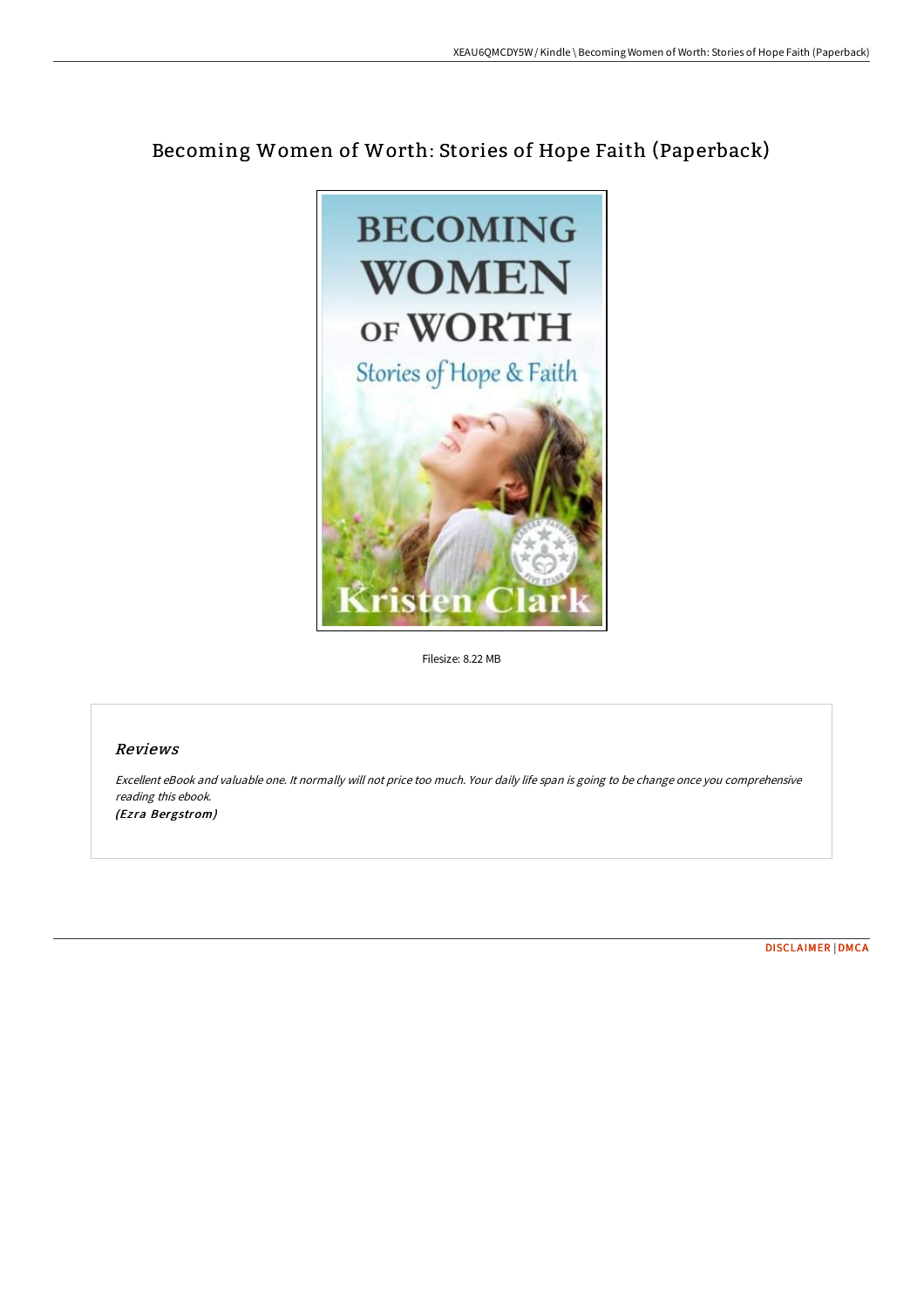## BECOMING WOMEN OF WORTH: STORIES OF HOPE FAITH (PAPERBACK)



American Mutt Press, United States, 2014. Paperback. Condition: New. Language: English . Brand New Book \*\*\*\*\* Print on Demand \*\*\*\*\*.Featuring true stories by amazing women, including Florence Littauer and Cinthia Hiett, MC, LPC, this unique collection delves into the struggles of divorce, addiction, adoption, weight loss, pornography, and other life challenges, while celebrating the divine healing of God. This compilation of provocative stories cuts across age, race, and experience, and speaks powerfully to women in search of their value as Daughters of a King. Discover who you are - and Whose you are - in the journeys presented here and break free from every strong-hold that tries to keep you down.

 $\mathbf{F}$ Read Becoming Women of Worth: Stories of Hope Faith [\(Paperback\)](http://albedo.media/becoming-women-of-worth-stories-of-hope-faith-pa.html) Online  $\blacksquare$ Download PDF Becoming Women of Worth: Stories of Hope Faith [\(Paperback\)](http://albedo.media/becoming-women-of-worth-stories-of-hope-faith-pa.html)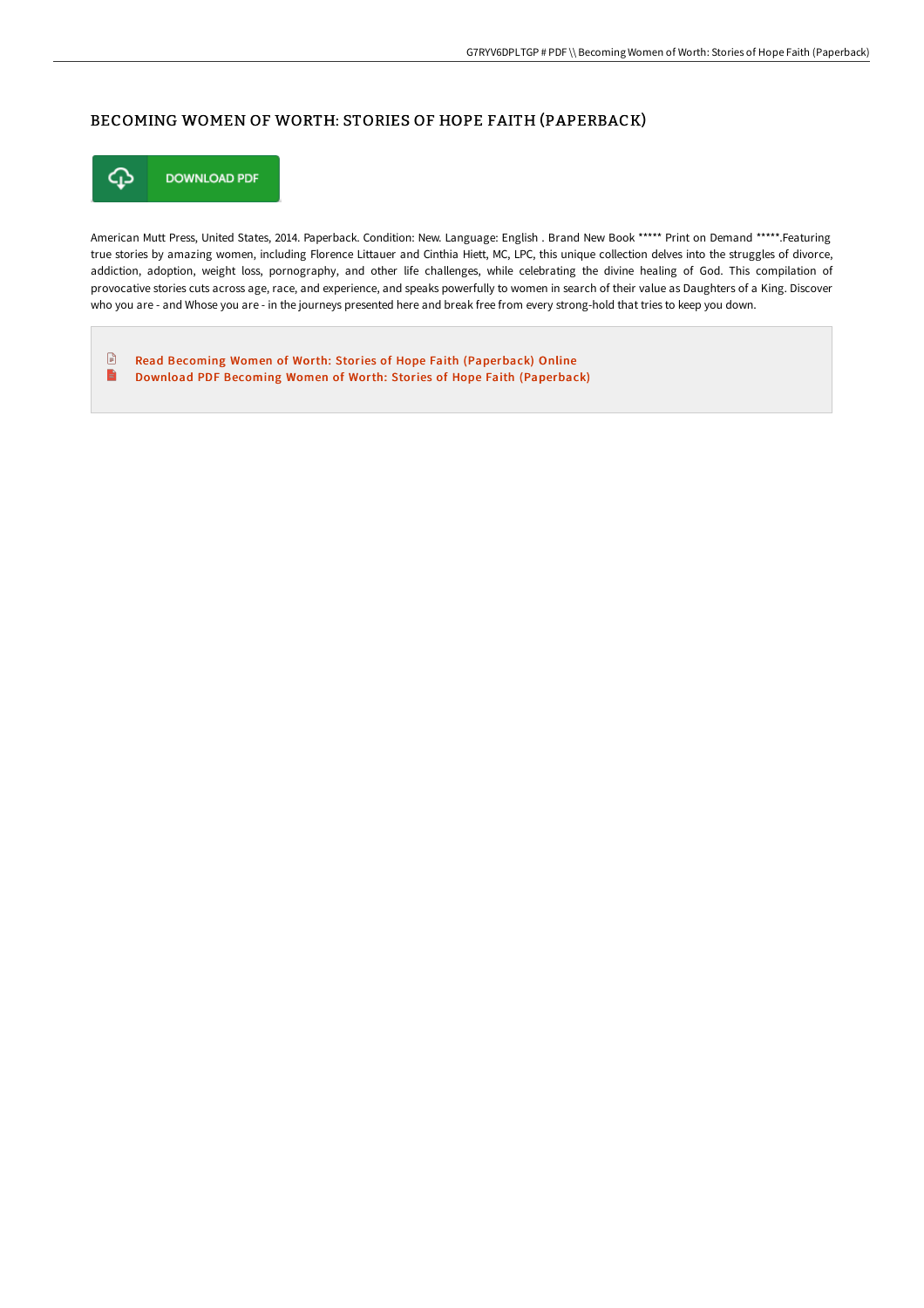## You May Also Like

Short Stories Collection I: Just for Kids Ages 4 to 8 Years Old

2013. PAP. Book Condition: New. New Book. Delivered from our UK warehouse in 3 to 5 business days. THIS BOOK IS PRINTED ON DEMAND. Established seller since 2000. Download [Document](http://albedo.media/short-stories-collection-i-just-for-kids-ages-4-.html) »

#### Short Stories Collection II: Just for Kids Ages 4 to 8 Years Old

2013. PAP. Book Condition: New. New Book. Delivered from our UK warehouse in 3 to 5 business days. THIS BOOK IS PRINTED ON DEMAND. Established seller since 2000. Download [Document](http://albedo.media/short-stories-collection-ii-just-for-kids-ages-4.html) »

#### Short Stories Collection III: Just for Kids Ages 4 to 8 Years Old

2013. PAP. Book Condition: New. New Book. Delivered from our UK warehouse in 3 to 5 business days. THIS BOOK IS PRINTED ON DEMAND. Established seller since 2000. Download [Document](http://albedo.media/short-stories-collection-iii-just-for-kids-ages-.html) »

## Short Stories Collection IV: Just for Kids Ages 4 to 8 Years Old

Paperback. Book Condition: New. This item is printed on demand. Item doesn't include CD/DVD. Download [Document](http://albedo.media/short-stories-collection-iv-just-for-kids-ages-4.html) »

#### Read Write Inc. Phonics: Yellow Set 5 Storybook 7 Do We Have to Keep it?

Oxford University Press, United Kingdom, 2016. Paperback. Book Condition: New. Tim Archbold (illustrator). 211 x 101 mm. Language: N/A. Brand New Book. These engaging Storybooks provide structured practice for children learning to read the Read... Download [Document](http://albedo.media/read-write-inc-phonics-yellow-set-5-storybook-7-.html) »